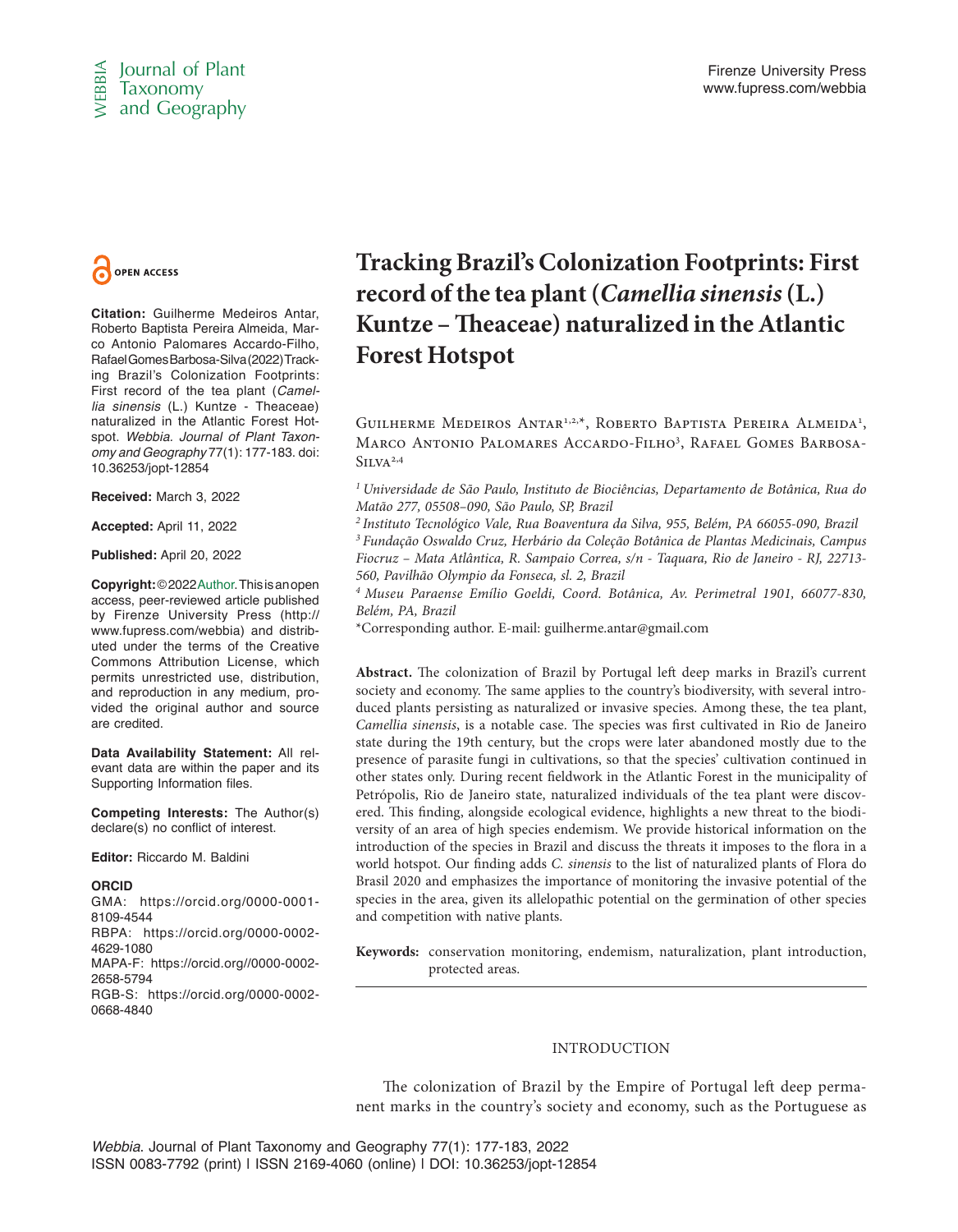national language, and agriculture as main economic activity. There are long-standing marks in the country's biodiversity as well, with many exotic plants introduced, intentionally or not, during the colonization period (Zenni and Ziller 2011). Some of them are now part of the 700 naturalized or invasive land plant species recorded in the country (Flora do Brasil 2020). These plants were brought mostly as a source of food or beverages, such as the coffee plant (*Coffea arabica* L.) and the jack tree (*Artocarpus heterophyllus* Lam.), both naturalized in the Atlantic Forest, or for medicinal use, including the castor oil plant (*Ricinus communis* L.), now an invasive species in disturbed areas across the country (Zenni and Ziller 2011; Flora do Brasil 2020). Another plant that was brought by the Portuguese during the colonial period due to its value as a drink (Namita et al*.* 2012) is the tea plant (*Camellia sinensis* (L.) Kuntze. – Theaceae).

*Camellia sinensis* is native to China, Northeast India, South Japan, South Korea, Laos, Myanmar, Thailand, and Vietnam in subtropical humid forests (Tianlu Min and Bartholomew 2007). In the past 4000 years, the species was domesticated as a medicinal plant at least three independent times in southern China and northern India (Meegahakumbura et al. 2016), and its use as a beverage dates back to 5000 years ago (Majumdar et al. 2012). Since the mid-16th century, Europeans began to drink it, leading to a worldwide consumption of what would become the most popular non-alcoholic beverage nowadays. Tea contains terpenes, phenolics, and nitrogen-containing metabolites that can provide health benefits as antioxidant, besides having anti-cancer, antiallergic and anti-cardiovascular disease properties (Xiu et al. 2020).

In Brazil, *Camellia sinensis* was brought for cultivation in the early 19th century and was established as a regular crop in some areas, mostly in Minas Gerais and São Paulo states, and later in Paraná. However, crops were later abandoned in other areas, especially in Rio de Janeiro state (Bediaga 2007). Although the cultivation of *C. sinensis* in Brazil dates to two centuries ago, the species has never been regarded as naturalized or invasive in the country (BFG 2015; Flora do Brasil 2020). In an unpublished study on the Theaceae from Rio de Janeiro state (Accardo-Filho 2004), the species was considered potentially naturalized, but the author stressed that more evidence was needed. During recent fieldwork in Petrópolis municipality, Rio de Janeiro state, reproductive and seedling individuals of *C. sinensis* were found in a natural, well-preserved area of Atlantic Forest. Here we report this finding, providing a brief history of the introduction of *C. sinensis* in Brazil, and highlighting

the invasive potential of the species in the Atlantic Forest hotspot.

# MATERIAL AND METHODS

A field expedition to Abismo Institute (22°32'50"S, 43°12'07"W), Petropolis municipality, was carried out in September 2019. The area presents Atlantic Forest vegetation in advanced stage of recovery, with no previous record of agricultural activity. The collected specimens were prepared using the standard botanical protocols described by Fidalgo and Bononi (1989) and then deposited in the herbarium of the University of São Paulo (SPF), in São Paulo, Brazil.

The species was first identified by Msc. Bianca Schindler using photos and later by specimen comparison in SPF herbarium, together with specialized literature (Accardo-Filho 2004; Ming and Bartholomew 2007).

In addition, the BHCB, GUA, R, RB, SAMES, and SPF herbarium collections (acronyms follow Thiers, continuously updated) were examined together with the SpeciesLink (2022), Reflora Herbário Virtual (2022), Tropicos (2022), and GBIF (2022) databases to verify other possible records of naturalized *Camellia sinensis* in the country.

The map was prepared with the software QGIS (QGIS Development Team 2020), using the shapefile of SOS Mata Atlântica to represent the remnants of the Brazilian Atlantic Forest (Fundação SOS Mata Atlântica & INPE 2015).

Historical research about *Camellia sinensis* introduction in Brazil was primarily based in Bediaga (2007) and Bediaga and Drummond (2007) with further references consulted in original documents available at the digital collection of the National Library of Brazil (http://bndigital.bn.gov.br/) and the newspaper library of the National Library of Brazil (http://bndigital.bn.gov. br/hemeroteca-digital/), using and combining key words "chá", "thea", "plantação", "Rio de Janeiro", "Jardim Botânico", "Brazil", and restricting the searched timespan between 1810 and 1900.

# RESULTS AND DISCUSSION

# *Historical view*

The origin of the first tea plantations in Brazil is unclear. One possibility is that they were arranged by the Chief of Division Luiz de Abreu, who brought seeds from Reunion Island, in the first decade of the 19<sup>th</sup> century, to be acclimatized in the Botanical Garden of Rio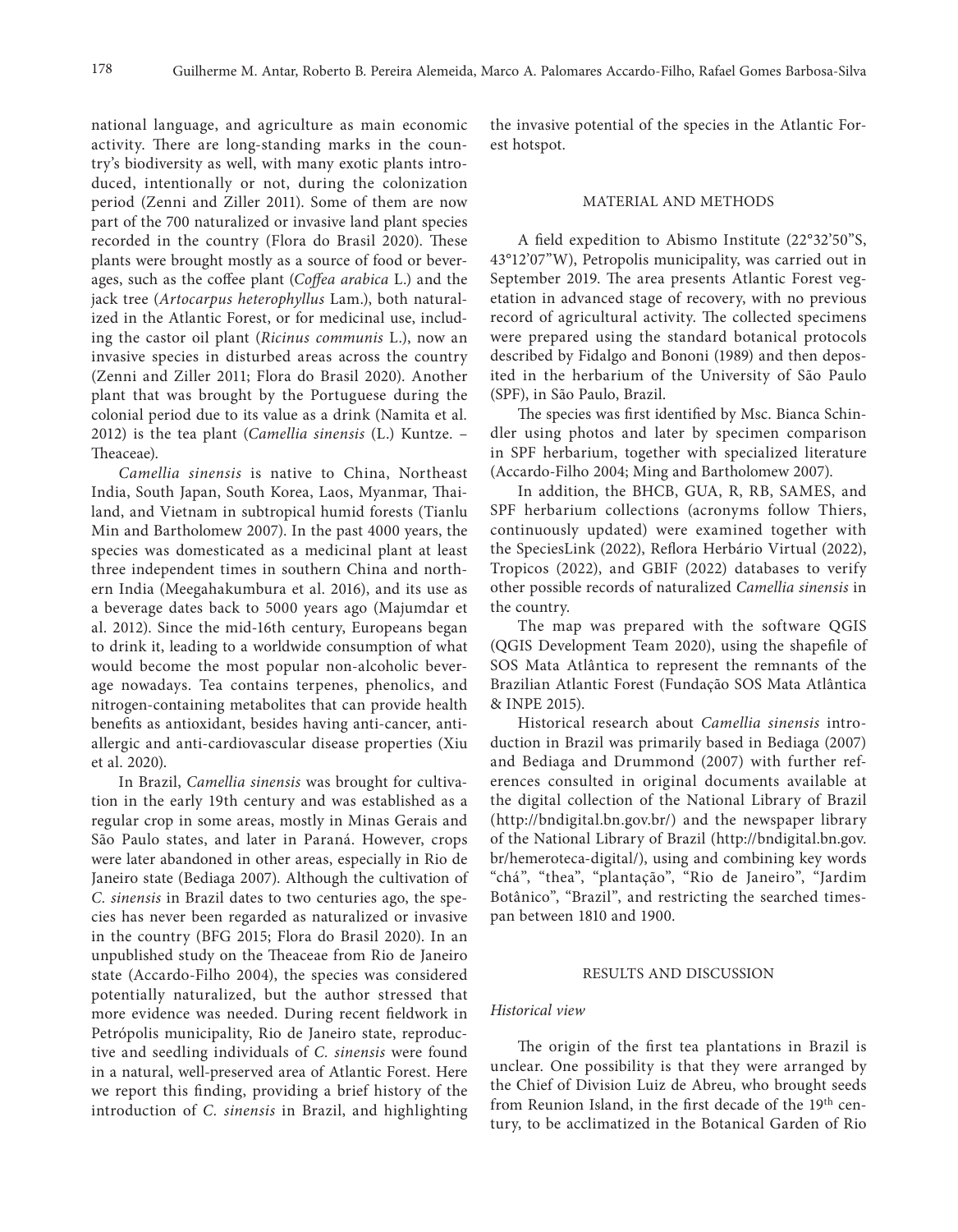de Janeiro (JBRJ) (Junqueira 2018). Another study indicates Macau and the year of 1812 as the origin of the Tea's seeds brought to Brazil (Bediaga and Drummond 2007). It is known that between 1810 and 1812, two noblemen and politicians, Conde da Barca and Conde de Linhares, arranged the immigration of Chinese workers from Hubei to work on the acclimatization and future tea plantations in Brazil. The original plan was to use the JBRJ as an acclimatization site from where the seedlings would be transferred to the Royal Farm. This locality is in the borough of Santa Cruz, in Rio de Janeiro city, in a place that would be known later as Morro do Chá (Tea Hill, in English) (Freitas 1987).

At the beginning of the 19<sup>th</sup> century, the JBRJ was commanded by the imperial administration, and the arrival of Chinese workers in the colony was one of the several incentives given by prince regent D. João VI – later King of the United Kingdom of Portugal, Brazil, and the Algarves – to produce tea (Dean 1989). In 1812, this effort took c. 300 Chinese workers to Rio de Janeiro to work in tea production at both JBRJ and Royal Farm (Rugendas 1835). However, with the end of the Napoleonic war in 1815 and the increase of political tensions in Portugal, D. João VI returned to Lisbon, Portugal, in 1821. His departure weakened tea production efforts in Brazil. In 1824, the newly appointed Director of the JBRJ, Frei Leandro do Sacramento, found the tea plant cultivation in poor condition, and made efforts to revitalize the crop (Gama 1869). His efforts were praised by the Business Secretary of the Empire, Marquês de Olinda, who, in speech before the Parliament in 1828, reported the harvest of 50 arrobas of tea from JBRJ alone in the last three years (Lima 1828), and 33 more in the following two years (Rodrigues 2017). Under Sacramento's management, seedlings were successfully introduced in provinces such as Pará, Pernambuco, Bahia, and São Paulo (Cerdan 2019), focusing on exporting to the emerging European market.

The press covered with enthusiasm the early success of newly established tea farms in Brazil. The editor of *Diário Fluminense*, in 1830, praised the tea plantation in São Paulo and the recent experiences in Minas Gerais, and considered the possibility of making tea an expanding and economically viable alternative to more traditional crops such as coffee, albeit for internal supply (Artigos de Offício 1830). Although tea production in these two provinces would prove to be a lasting success, accounting for almost all the tea consumed in the country until the 21st century, the situation was different in Rio de Janeiro state. There, production steadily declined, likely due to infestations by fungi of the genus *Ceratobasidium* D.P.Rogers, which damages young leaves

and shoots, the main parts used in tea production (Silva 2013). This fact ended the experimental cultivation in JBRJ in the 1840s (Bediaga 2007), where few individuals of *Camellia sinensis* remain nowadays (JABOT 2022).

#### *Camellia sinensis and Petrópolis-RJ*

Decades later, Francisco Werneck started a profitable tea plantation in Paty de Alferes, countryside of Rio de Janeiro state, and published his results, methods, observations, and innovations (Werneck 1863) largely based on the previous experiences of Frei Leandro. He also recommended that tea, rather than coffee, was planted along the old Commerce Road because of the suitable climate; the Commerce Road crossed both the Vale do Paraíba, where his farms were located, and the Serra dos Órgãos, passing through Petrópolis municipality and finally reaching the city of Rio de Janeiro.

In the municipality of Petrópolis, the tea plant was cultivated mainly by the Royal Family House, which remained there throughout the colonial period, until Independence was declared in 1822. The period when the Royal family resided in Petrópolis contributed to the city's development and, with that, the tea plant was brought in, and its cultivation promoted. Indeed, the remaining individuals of *Camellia sinensis* in Petrópolis are probably descendants of old crops planted to supply the imperial court, but which were abandoned in the Republic.

Petrópolis has two Protected Areas that house the highest diversity of endemic species in the state of Rio de Janeiro: the Parque Nacional da Serra dos Orgãos has 175 endemic plant species, and the Área de Proteção Ambiental de Petrópolis has 245 endemic plant species (Loyola et al. 2018). This is a region of extreme conservation priority regarding endemic flora, as most species are in Endangered or Critically Endangered conservation status. As for the number of threatened species, Petropolis ranks third among the municipalities in the state of Rio de Janeiro, with 122 threatened species recognized in the municipality (Martinelli et al. 2018).

Here we report the first unequivocal record of naturalization of a *Camellia sinensis* population in the municipality of Petrópolis, Rio de Janeiro state, amid a forest in advanced stage of recovery (Figure 1). In fact, *C. sinensis* was one of the dominant species in the forest understory and presented individuals in different stages of development, e.g., reproductive individuals and recently established seedlings (Figure 1 C-E). After careful review of herbarium collections and database search, several possibly naturalized specimens of *C. sinensis* were found, indicating that this species likely occurs in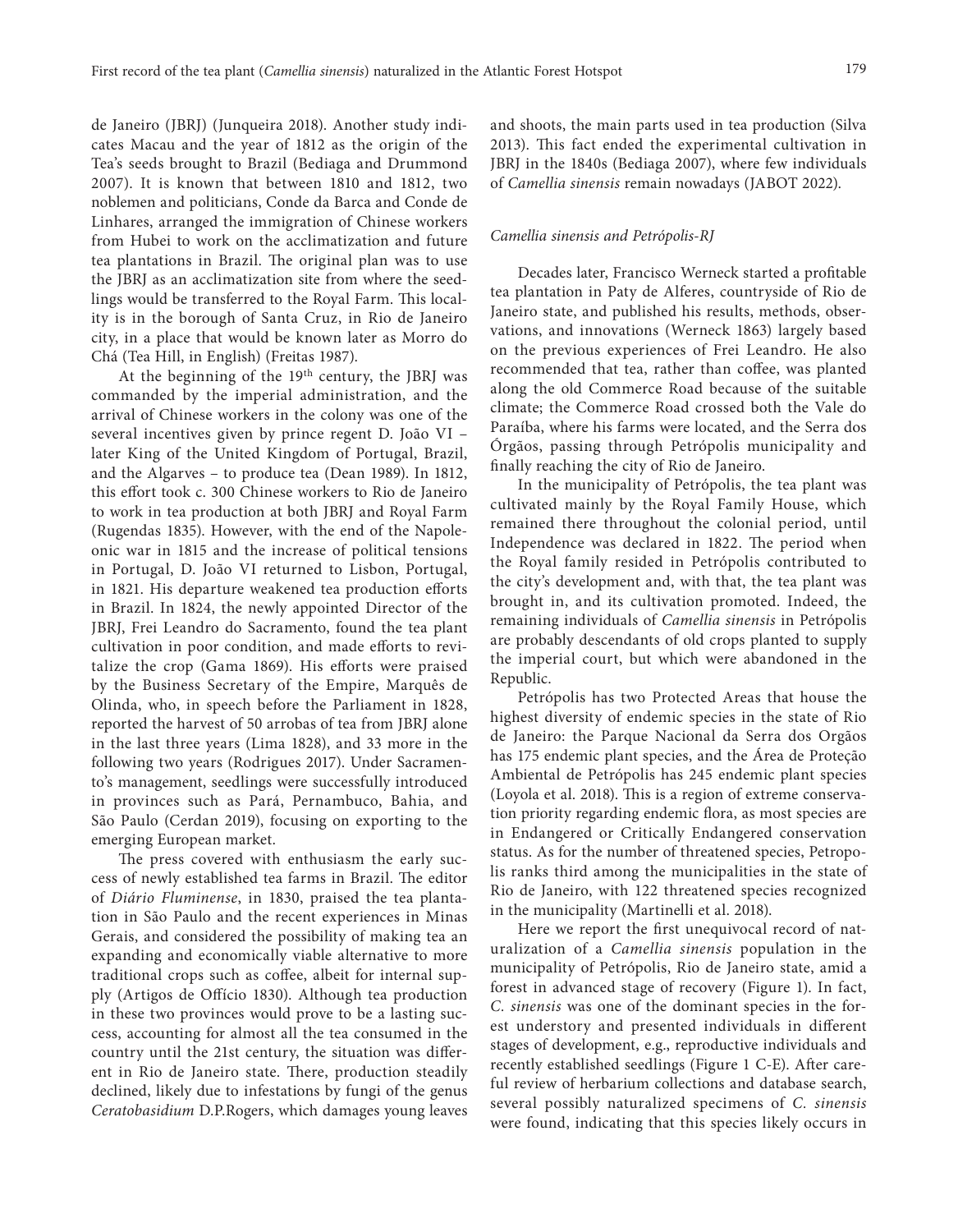

Figure 1. A. View of the landscape of the Atlantic Forest hotspot in the municipality of Petrópolis. The red dot at the upper left map denotes the first record of naturalized *Camellia sinensis* in Brazil. B. The understory of the Atlantic Forest where *C. sinensis* is reproducing in Petrópolis. C. Regeneration of *C. sinensis.* D. *C. sinensis* flower. E. *C. sinensis* fruit. Photos: H. Bernandes (A), G.M.A. (B-C and E), M.A.P.A-F. (D).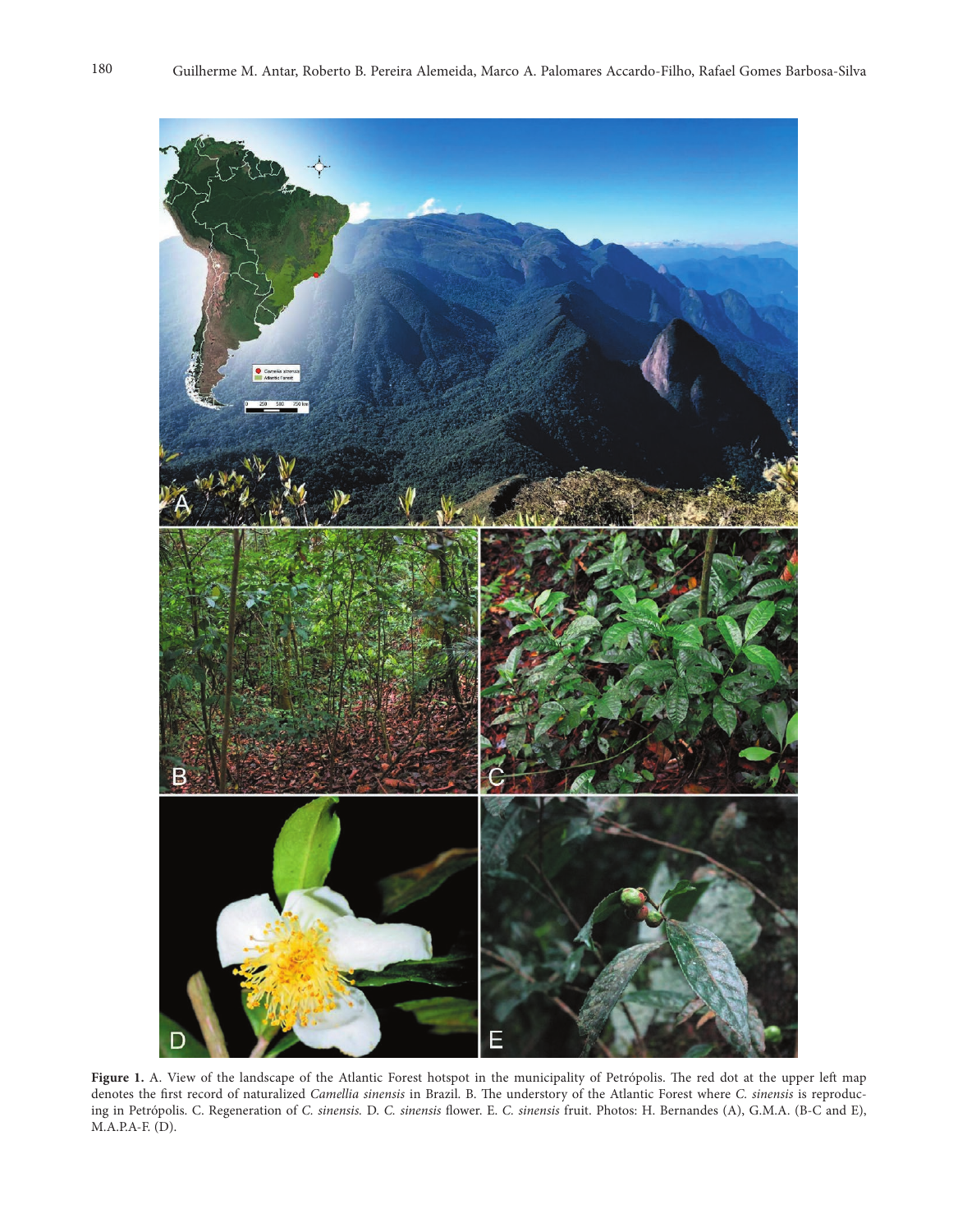naturalized form in other states. The first known collection of this species dates from 1832 (*Gaudichaud s.n*. [P05286346]), but this record is probably of a cultivated individual from Rio de Janeiro municipality. Unfortunately, based on the information provided in the specimen label from this and other records, it is not possible to accurately determine whether the case at hand is from a naturalized or invasive population of *C. sinensis*, or from cultivated individuals or crop remnants.

# *Camellia sinensis as a naturalized species and invasiveness potential*

*Camellia sinensis* found a favorable environment for survival and reproduction in the Atlantic Forest of Petrópolis. We observed Euglossineae bees visiting flowers of *C. sinensis*, herbivory in leaves, and autocorous fertile fruits and seeds that, due to the large number of seedlings, have high viability. The species is behaving like a semi-ciophile species and can be replacing native species that are important for the plant diversity in the Atlantic Forest. Some genera of Rubiaceae (e.g., *Faramea, Palicourea, Rudgea*), Piperaceae (*Piper*), Gesneriaceae (*Besleria*), and Melastomataceae (*Miconia*), all of which are very diverse in the Atlantic Forest, have habits similar to *C. sinensis*. Thus, if *C. sinensis* proves to act as an invasive species, native species of similar niche may be excluded locally by competitive exclusion. Thus, we argue that the presence of *C. sinensis* must be monitored carefully in the Atlantic Forest of Petrópolis, including populational and phytosociological studies.

Furthermore, tea leaf litter is known to inhibit the sprouting and development of seedlings of concurrent species by releasing its own chemical compounds into the soil (Rezaeinodehi et al*.* 2017; Sha et al*.* 2020). Mature plants of *C. sinensis* can dominate their surroundings by preventing other species from growing around them, while allowing tea seeds to germinate and grow in compact formations (Ciccurza and Kokotos 2007). In addition, *C. sinensis* has already been identified as naturalized in Argentina (Keller et al. 2011) and Tanzania (Ciccurza and Kokotos 2007). Therefore, considering that individuals of *C. sinensis* have the potential to survive in natural areas, it is very important to monitor the natural habitats where tea crops have already been found.

Finally, the presence of well-established populations of tea plant in Petrópolis allows us to speculate on the possibility of commercial tea production in the region. The constant increase in global demand, the continuous saturation of land suitable for tea cultivation, and the depletion of these lands by climate change are factors that favor a shift from traditional cultures to tea production, particularly in regions where the plant can be grown successfully (FAO 2018). If done sustainably ¾ e.g., in an agroforestry system, accompanied by longterm studies to avoid the species propagation to natural areas ¾ this could represent an economic opportunity for the municipality.

#### *Specimens examined*

**BRAZIL: Rio de Janeiro,** Petrópolis, Fundação Abismo, 22º32'50''S, 43º12'07''W, 872 m, 21 Sep. 2020, *G.M. Antar et al. 3104* (SPF, RB).

# *Other possible naturalized specimens*

**BRAZIL: Minas Gerais**, Mercês, 1957, *J.M. Pinheiro-Sobrinho 2226* (BHCB); [Ouro Preto], lower slopes of Pico de Itacolomí, ca. 3 km S. of Ouro Preto, 31 Jan. 1971, *Irwin et al. 29513* (NY, UB, US); Ouro Preto, Parque Estadual do Itacolomi, 20º24'29''S, 43º30'25''W, 13 May 1998, *J.A. Lombardi 2274* (BHCB); idem, desvio da estrada de Ouro Preto para Lavras Novas, 5 km após o trevo, na margem da estrada, 7 km após a entrada do desvio, *L.L. Giacomin & L.H.Y. Kamino 26* (BHCB); idem, estrada para o Morro de São João, 6 May 2009, *G.D. Colleta et al. 68* (ESA, SPF); idem, Parque Estadual do Itacolomi, 30 Apr. 2018, *F.R.S. Tabosa et al. 68* (BHCB). **Paraná**, Castro, PCH Rio Iapó, Fazenda Marumbi, 24º44'14''S, 50º07'12''W, 980 m, 14 Feb 2016, *J.M. Silva et al. 9224* (HCF, MBM).

# ACKNOWLEDGEMENTS

We thank the curators of the herbaria consulted; Thiago Rocha-Pitta, André Rossetti, and Luiz Montes for their help in the fieldwork; Fundação Abismo for permitting access to the area; and Bianca Schindler for helping to identify the species. This study was partially funded by the Coordenação de Aperfeiçoamento de Pessoal de Nível Superior (CAPES) under the funding code 001. GMA thanks CAPES for financial support; RBPA thanks CNPq and INCT for financial support.

# **REFERENCES**

Accardo-Filho MAP. 2004. Theaceae no Estado do Rio de Janeiro [dissertation]. Rio de Janeiro (RJ): Universidade Federal do Rio de Janeiro, Museu Nacional.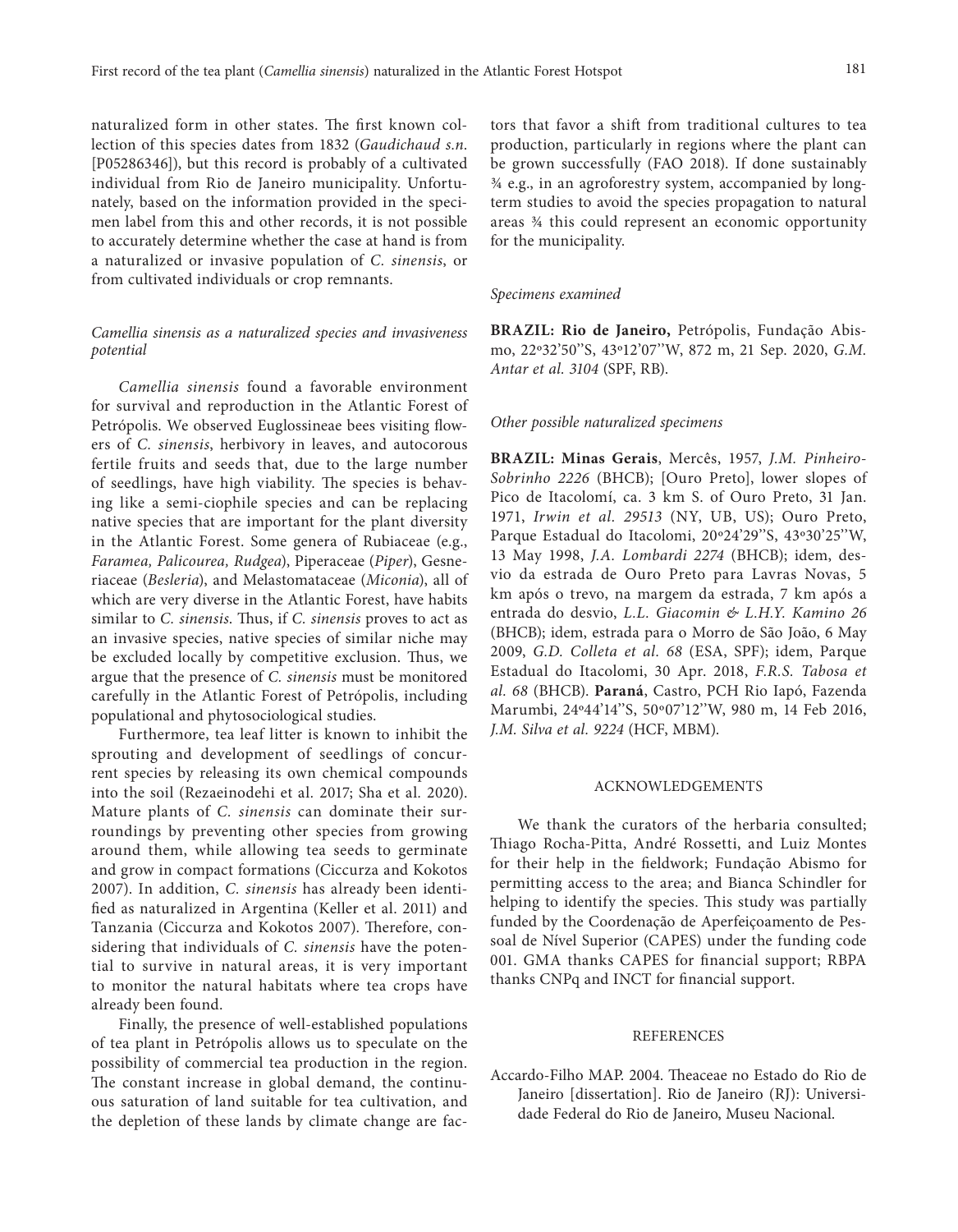- Artigos de Offício. 1830. Império do Brasil; Diário Fluminense, Rio de Janeiro, 13 de novembro de 1830. 15th ed. vol. 116. Rio de Janeiro (RJ). [Acessed 2021 Oct. 29] http://memoria.bn.br/DocReader/DocReader.aspx?bib=706744.
- Bediaga B 2007. Conciliar o útil ao agradável e fazer ciência: Jardim Botânico do Rio de Janeiro – 1808 a 1860. História, Ciências, Saúde-Manguinhos. 14: 1131– 1157.
- Bediaga B, Drummond RP. 2007. Cronologia: Jardim Botânico do Rio de Janeiro. Rio de Janeiro (RJ): Instituto de Pesquisas Jardim Botânico do Rio de Janeiro.
- BFG- Brazilian Flora Group 2015. Growing knowledge: an overview of seed plant diversity in Brazil. Rodriguésia. 66: 1085–1113.
- Cerdan MA. 2019. O cultivo do chá: breves considerações a partir do município de Itu - século XIX. Semina: Ciências Sociais e Humanas. 40(1): 121–138.
- Cicciza D, Kokotos S. 2007. The invasive potential of tea: naturalization and spread of *Camellia sinensis* in natural and logged forests of the Amani Nature Reserve. [accessed 2021, Sep. 16]. http://www.tropical-biology. org/admin/documents/pdf\_files/ Tanz\_abstracts/1\_ Daniele%20&%20Stef\_Final.pdf
- Dean W. 1989. A Botânica e a Política Imperial: Introdução e Adaptação de Plantas no Brasil Colonial e Imperial. Instituto de Estudos Avançados da Universidade de São Paulo, São Paulo. 20 p. [accessed 2022 Jan. 4]. https://antigo.mdr.gov.br/images/stories/ ArquivosSNPU/Biblioteca/ReabilitacaoAreasUrbanas/ Historia\_Botanica\_Politica\_Imperial.pdf
- Flora do Brasil 2020. Jardim Botânico do Rio de Janeiro. [accessed 2022, Jan. 22]. http://floradobrasil.jbrj.gov. br/.
- Fidalgo O, Bononi VLR. 1989. Técnicas de coleta, preservação e herborização de material botânico. Reimpressão. Instituto de Botânica, São Paulo. 62p
- [FAO] Food and Agriculture Organization 2018. Global tea consumption and production driven by robust demand in China and India. New report also warns of climate change threat to tea production. Rome. 16 p.
- Freitas B. 1987. Santa Cruz: fazenda jesuítica, real e imperial: vice-reis e reinado (1760-1821). Rio de Janeiro: Asa Artes Gráficas. 2.
- Fundação SOS Mata Atlântica e Instituto Nacional de Pesquisas Espaciais (INPE). 2015. Atlas dos remanescentes florestais da Mata Atlântica: período de 2014– 2015. [accessed: 2022, Jan. 20]. http://mapas.sosma. org.br.
- Gama JS. 1869. Biografia do botânico brasileiro Fr. Leandro do Sacramento. Memória lida no Instituto Histórico perante S. M. o Imperador. Revista

do Instituto Histórico e Geográfico Brasileiro, tomo XXXII – Parte Segunda: p. 181-230. [accessed 2020 Oct 29] <https://www.ihgb.org.br/publicacoes/revista-ihgb/item/107732-revista-ihgb-tomo-xxxii-partesegunda.html>.

- GBIF.org (2022) GBIF Home Page. [accessed 2022 Jan. 10]. https://www.gbif.org
- JABOT. JBRJ Instituto de Pesquisas Jardim Botânico do Rio de Janeiro. Jabot - Banco de Dados da Flora Brasileira. [accessed 2022, Jan. 22]. http://jabot.jbrj.gov. br/.
- Junqueira MCC. 2018. O primeiro e único Conde da Barca Um iluminado na corte de Dom João [Ph.D thesis]. Rio de Janeiro (RJ). Universidade Federal do Rio de Janeiro.
- Keller HA, Delucchi G, Romero HF. 2011. *Camellia sinensis* (Theaceae) en la Argentina: naturalización y usos locales. Boletín de la Sociedad Argentina de Botánica. 46: 145–150.
- Lima PA. 1828. Discurso. Annaes do Parlamento Brasileiro, Rio de Janeiro, 3 de junho de 1828. Ed. 00002, p. 17–20 [accessed 2020, Oct 29]. http://memoria.bn.br/ DocReader/DocReader.aspx?bib=132489
- Loyola R, Machado N, Ribeiro BR, Martins E, Martinelli G. 2018. Áreas prioritárias para conservação da flora endêmica do estado do Rio de Janeiro. Graficci, Rio de Janeiro. 60p
- Martinelli G, Martins E, Moraes M, Loyola R, Amaro R. 2018. Livro Vermelho da Flora Endêmica do estado do Rio de Janeiro. Andrea Jakobsson estúdio, Rio de Janeiro. 456p.
- Majumdar A, Bera B, Rajan A. 2012. "Tea Statistics: The Chinese Scenario", The International Journal of Tea Science. 8(1): 73–75. [accessed 2021, Sept. 15]. http:// teaboard.gov.in/pdf/Tea%20Statistics-The%20Chinese%20Scenario.pdf
- Meegahakumbura MK, Wambulwa, MC, Thapa KK, Li MM, Möller M, Xu JC, Yang JB, Liu BY, Ranjitkar S, Liu J, Li DZ, Gao KM. 2016. Indications for Three Independent Domestication Events for the Tea Plant (*Camellia sinensis* (L.) O. Kuntze) and New Insights into the Origin of Tea Germplasm in China and India Revealed by Nuclear Microsatellites. PLOS ONE 11(5): e0155369. https://journals.plos.org/plosone/article?id=10.1371/journal.pone.0155369.
- Ming TL, Bartholomew B. 2007. Theaceae. In: Wu ZY, Raven PH, Hong DY, editors. Flora of China 12. p. 366– 478. Beijing: Science Press; St. Louis: Missouri Botanical Garden Press.
- Namita P, Mukesh R, Vijay KJ. 2012. *Camellia sinensis* (green tea): a review. Global Journal of Pharmacology. 6(2): 52–59.